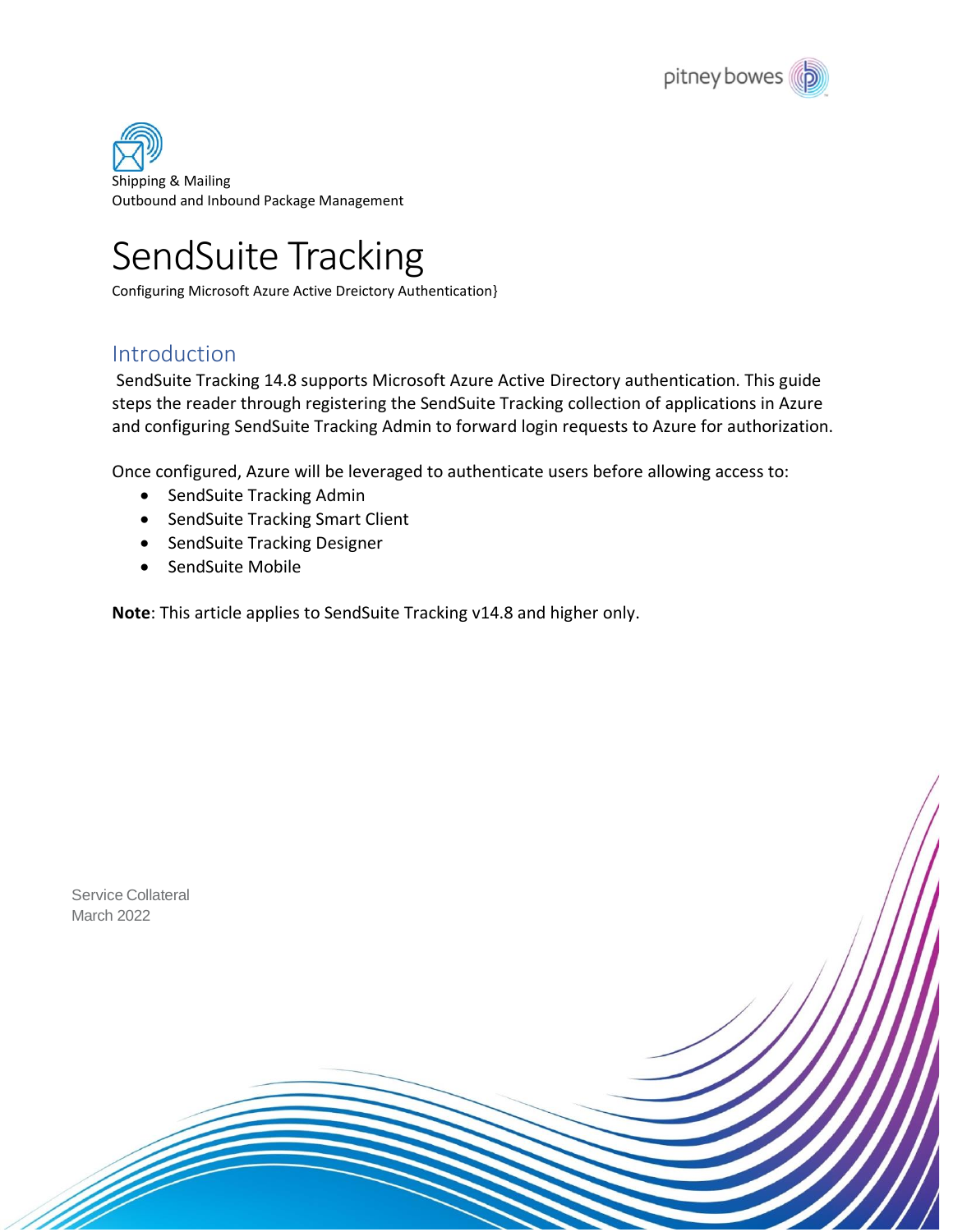

<span id="page-1-0"></span>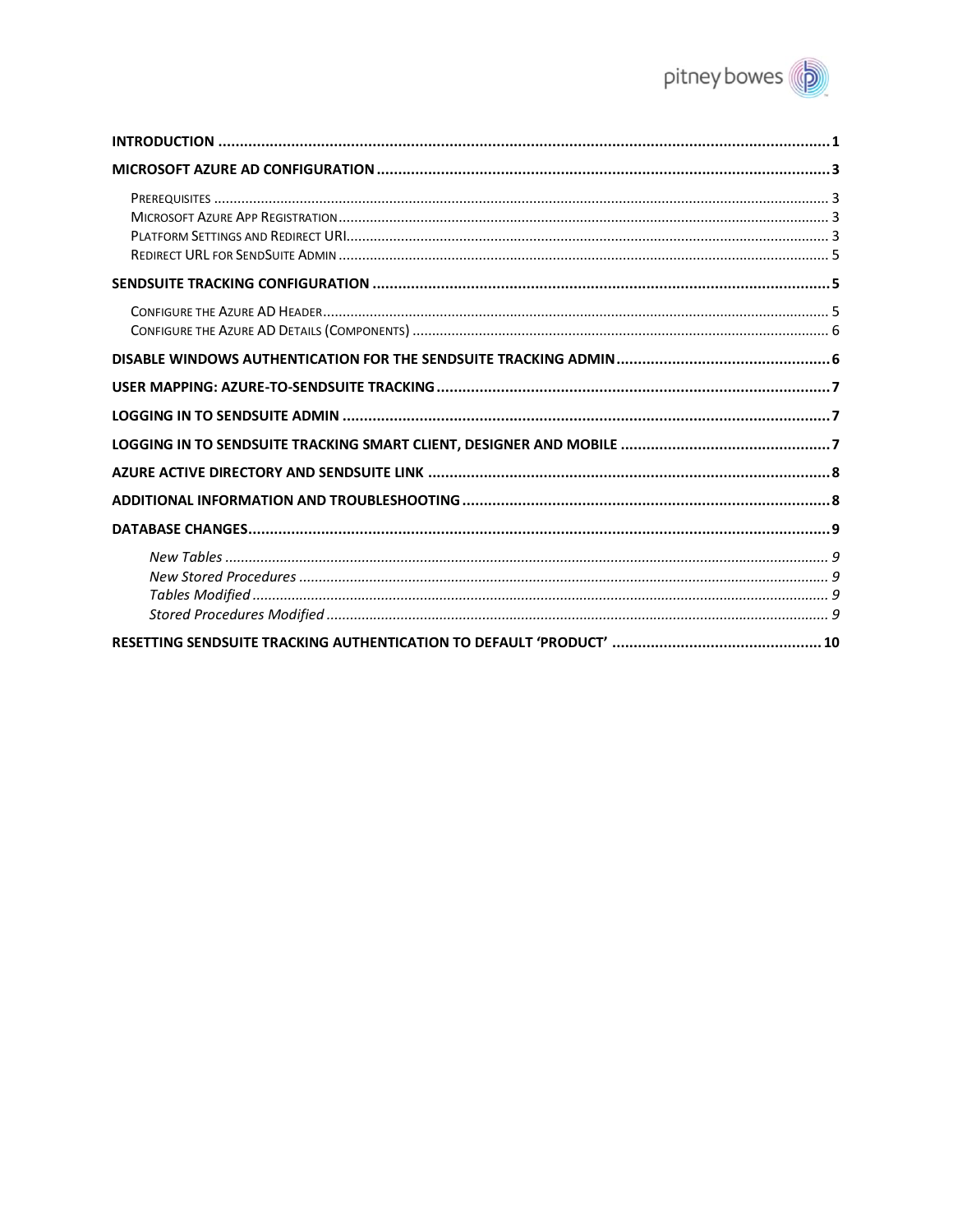# Microsoft Azure AD Configuration

### <span id="page-2-0"></span>**Prerequisites**

- 1. A Microsoft Azure account with an active subscription. To create an Azure account, visit '[Create an account for free'](https://azure.microsoft.com/free/?WT.mc_id=A261C142F).
- 2. Ensure the Azure account is assigned to one of the following roles which possess the necessary application management permissions:
	- a. Application Administrator
	- b. Application Developer
	- c. Cloud Application Administrator
- 3. SendSuite Tracking must be installed in HTTPS mode.

### <span id="page-2-1"></span>Microsoft Azure App Registration

The following table displays the four individual components of SendSuite Tracking that will need to be registered in Azure:

| <b>Application</b>     | <b>Type</b> |
|------------------------|-------------|
| <b>Tracking Client</b> | Desktop     |
| <b>Designer</b>        | Desktop     |
| <b>SS Mobile</b>       | Mobile      |
| <b>SendSuite Admin</b> | Web         |

Complete these steps to register each application in Azure:

- 1. **Sign in** to th[e Azure Portal.](https://portal.azure.com/)
- 2. Search for and select **Azure Active Directory**.
- 3. In **Manage**, select **App registrations>New registration**.
- 4. Enter a friendly, recognizable display **Name** for the application being registered.
- 5. In **Sign-In Audience**, Specify the users permitted to use the application by selecting **Accounts in this organizational directory only**.
- 6. Leave **blank** the value for **Redirect URI (optional)**.
- 7. Select **Register** to complete the initial Azure App Registration.

Upon successful registration, Azure will display the app registration's Overview pane.

### <span id="page-2-2"></span>Platform Settings and Redirect URI

A *redirect URI* is the location where the Microsoft identity platform redirects a user's client and sends security tokens after authentication. Settings for each application type, including redirect URIs, are configured in **Platform configurations** in the Azure portal. Some platforms, like **Web** and **Single-page applications**, require you to manually specify a redirect URI. For other platforms, like mobile and desktop, you can select from redirect URIs generated for you when you configure their other settings.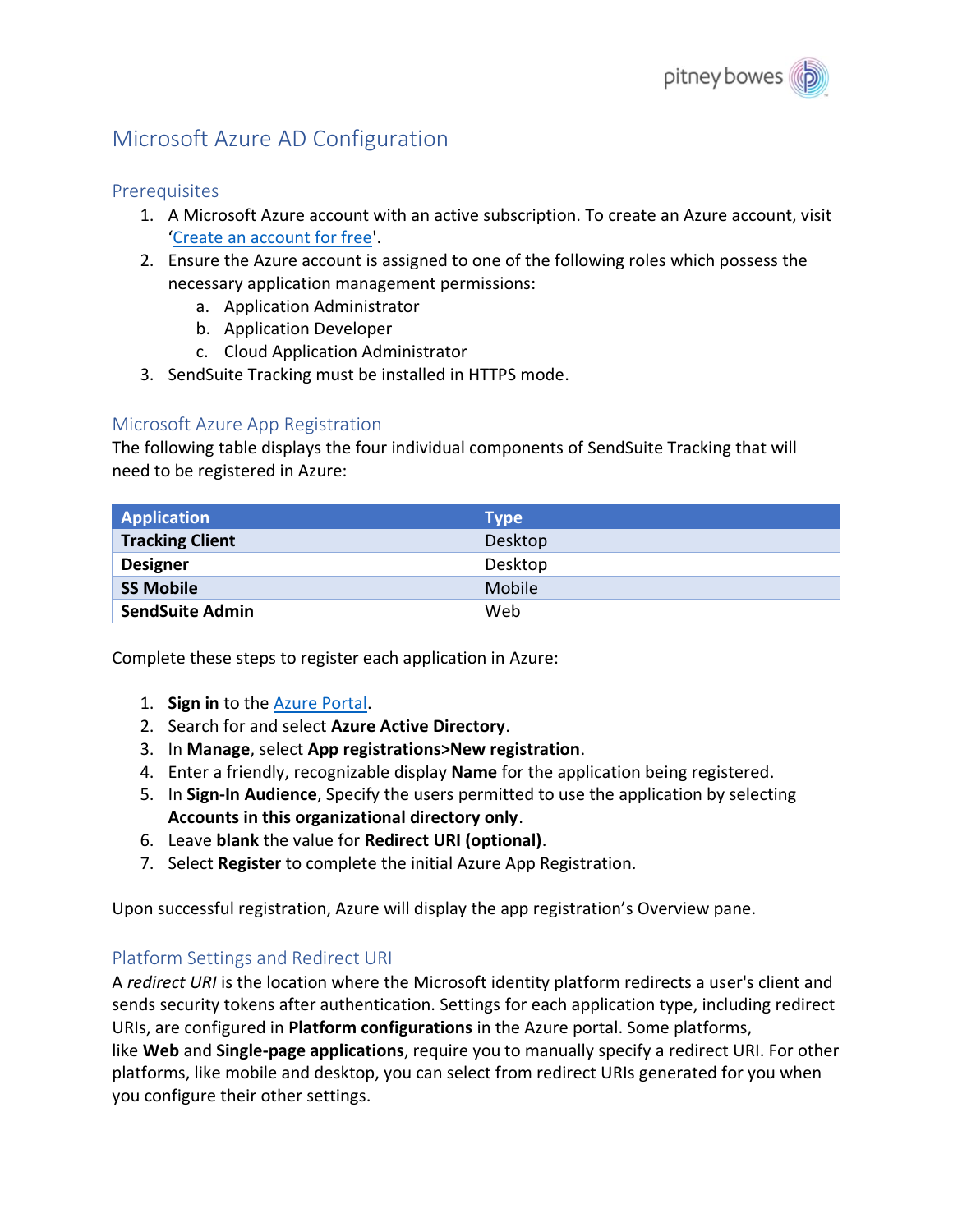

Complete the following additional configuration steps for each SendSuite Tracking app registered in Azure:

- 1. Select the app to configure in **App registrations**.
- 2. Under **Manage**, select **Authentication**.
- 3. Under **Platform configurations**, select **Add a platform**.
- 4. Under **Configure platforms**, select the tile for your application type (platform, e.g. mobile, web, desktop).
- 5. For each app being configured, apply the appropriate value from the following table:

| <b>Applicatio</b><br>n Name      | <b>Platform</b>                    | <b>Redirect URI</b>                                                                                                                                                                                                                                                                                                                                                                         | <b>Tokens</b>                   | <b>Allow Public</b><br><b>Client Flows</b> |
|----------------------------------|------------------------------------|---------------------------------------------------------------------------------------------------------------------------------------------------------------------------------------------------------------------------------------------------------------------------------------------------------------------------------------------------------------------------------------------|---------------------------------|--------------------------------------------|
| <b>Tracking</b><br><b>Client</b> | Mobile and Desktop<br>Applications | https://login.microsoftonline.com/common/oauth2/na<br>tiveclient                                                                                                                                                                                                                                                                                                                            | N/A                             | N/A                                        |
| <b>Designer</b>                  | Mobile and Desktop<br>Applications | https://login.microsoftonline.com/common/oauth2/na<br>tiveclient                                                                                                                                                                                                                                                                                                                            | N/A                             | N/A                                        |
| <b>Mobile</b>                    | Mobile and Desktop<br>Applications | Select option for MSAL only                                                                                                                                                                                                                                                                                                                                                                 | <b>ID Tokens</b><br>$=$ Checked | N/A                                        |
| <b>SendSuite</b><br><b>Admin</b> | Web                                | Redirect URI should be according to the server's name<br>configured and should also have a valid certificate on the<br>machine. This means SendSuite Tracking Admin with Azure<br>only works on HTTPS scheme, e.g.-<br>https://xxxxxx:443/Sendsuiteadmin/SecurePages/Home.as<br>px<br>For details, please refer to the following section titled<br><b>Redirect URL for SendSuite Admin.</b> | N/A                             | Yes                                        |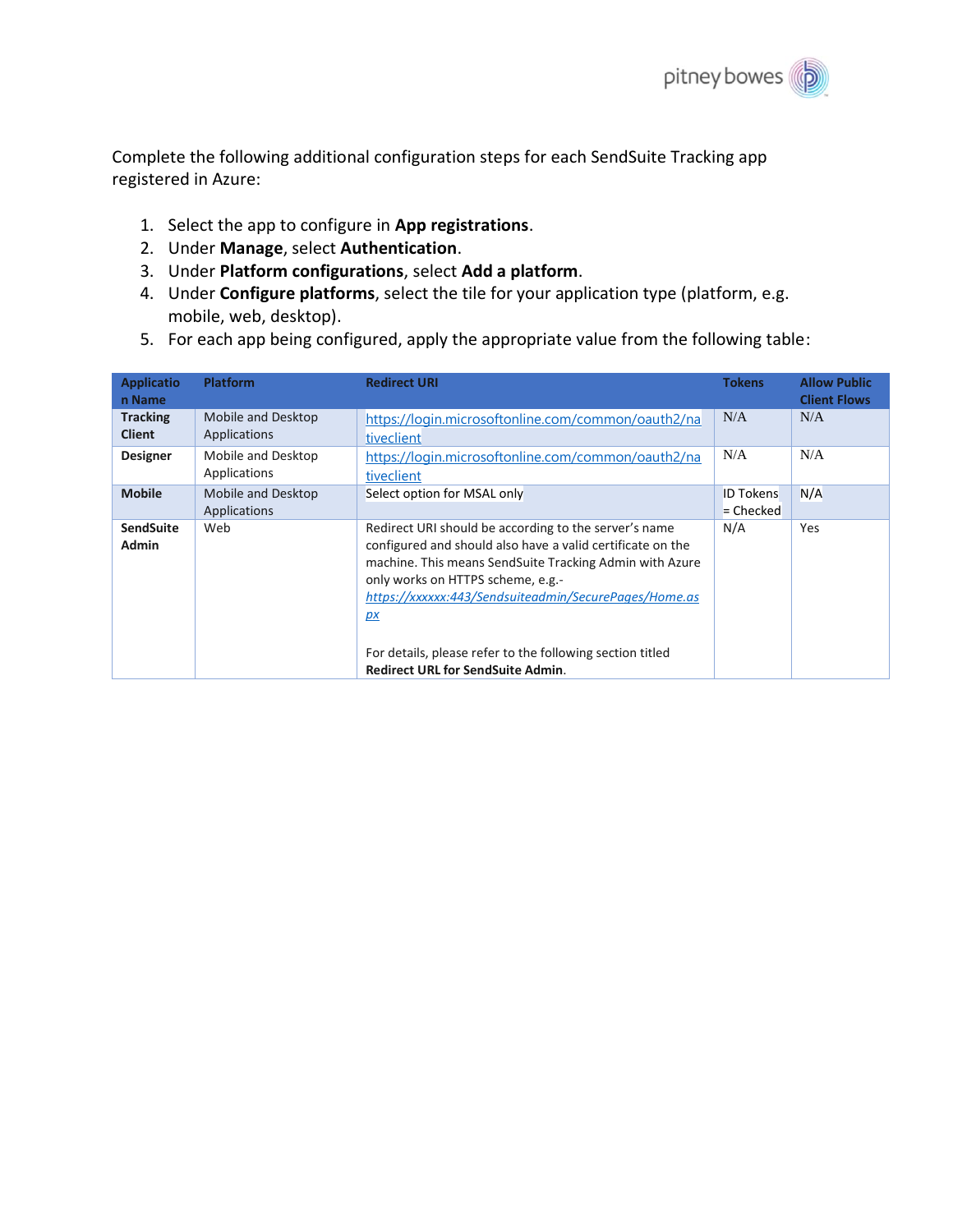

#### <span id="page-4-0"></span>Redirect URL for SendSuite Admin

Also known as 'reply URLs', further details on acceptable URIs such as supported schemes, number of URIs that may be entered, and URI value length are available at:

#### <https://docs.microsoft.com/en-us/azure/active-directory/develop/reply-url>

The preceding steps are the basic minimums required for app registration. For additional details relative to your specific authentication requirements, please visit:

<https://docs.microsoft.com/en-us/azure/active-directory/develop/quickstart-register-app>

### <span id="page-4-1"></span>SendSuite Tracking Configuration

Once all apps have been registered in the Azure Portal, these steps must be executed to complete the authentication configuration.

### <span id="page-4-2"></span>Configure the Azure AD Header

- 1. Open **SendSuite Tracking Admin** and login with an **Admin** user.
- 2. Navigate to **Setup>Enterprise>Login Settings**.
- 3. Select the **Azure Active Directory Authentication** radio button.
- 4. Enter the **Directory (tenant) ID** from Azure:
	- a. Sign in to the **Azure Portal**.
	- b. Select **Azure Active Directory**.
	- c. Select **Properties**.
	- d. Scroll to the **Tenant ID** field and copy the value to the system clipboard.
- 5. Select one of the available **Object Identifier Types** from the drop-down:
	- a. **Preferred\_username**: If selected, the User from Azure AD will be mapped to the User in SendSuite Tracking by **email address**. Administrators must use users' email addresses in Azure AD as the identifier to map the user in SendSuite Tracking.
	- b. **http://schemas.microsoft.com/identity/claims/objectidentifer**: This represents the object identifier for the user in Azure AD. This value is the immutable and nonreusable identifier of the user. Every user, without exception, in Azure AD is assigned. If this option is selected, the Administrator must enter the object Identifier of users in the Users table so that users in Azure AD can be mapped to users in SST.
- 6. Remain on the SendSuite Tracking Admin Login Settings page and continue to the next section.

For additional information on user mapping, please refer to the section of this document titled 'User Mapping: Azure-to-SendSuite Tracking'.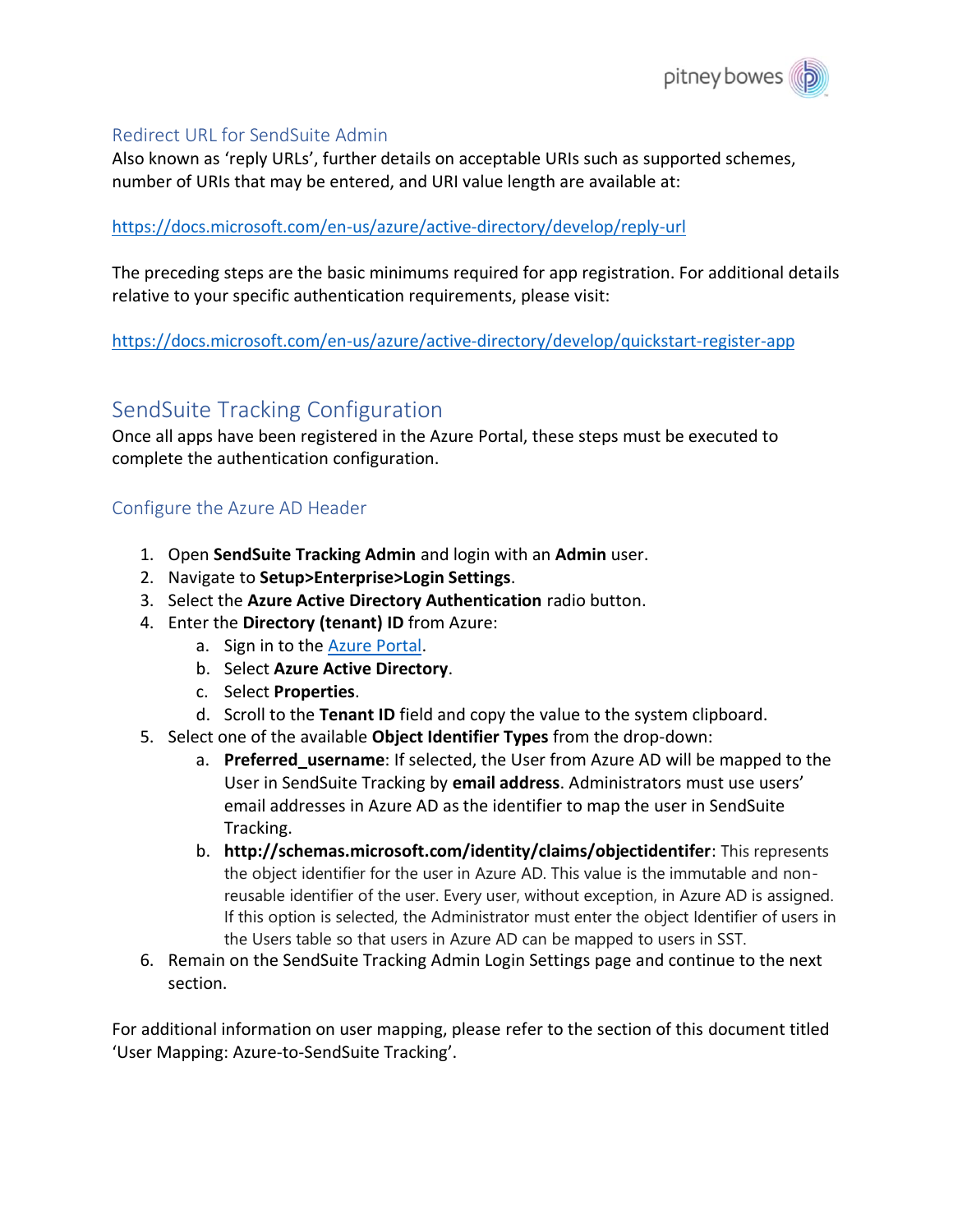

### <span id="page-5-0"></span>Configure the Azure AD Details (Components)

- 1. While on the Login Settings page of SendSuite Tracking Admin, select **Add Components**.
- 2. For each component:
	- a. Select the Component Name to configure:
		- i. **SSTTrackingClientID**: SendSuite Tracking Smart Client
		- ii. **SSTDesignerClientID**: SendSuite Tracking Designer
		- iii. **SSAdminClientID**: SendSuite Tracking Administrator web-client
		- iv. **SSMobileClientID**: SendSuite Mobile
	- b. Using the following table, complete the available fields for each component

#### record:

| <b>Component Name</b>      | <b>Component</b>              | <b>Component</b>        | <b>Component Redirect URL</b> | <b>Component Logout URL</b> |
|----------------------------|-------------------------------|-------------------------|-------------------------------|-----------------------------|
|                            | <b>Description</b>            | <b>Client ID</b>        |                               |                             |
| SSTTrackingClientID        | Friendly description          | Client ID of App        | <b>Redirect URL of App</b>    | N/A                         |
|                            | indicating that details are   | registered in Azure for | registered in Azure for       |                             |
|                            | for Tracking Client           | Tracking Client.*       | tracking Client.*             |                             |
| <b>SSTDesignerClientID</b> | Friendly description          | Client ID of App        | <b>Redirect URL of App</b>    | N/A                         |
|                            | indicating details are for    | registered in Azure for | registered in Azure for       |                             |
|                            | Designer                      | Tracking Client.*       | Designer.*                    |                             |
| <b>SSMobileClientID</b>    | <b>Friendly Description</b>   | Client ID of app        | <b>Redirect URL of App</b>    | N/A                         |
|                            | indicating details are for SS | registered in azure for | registered in Azure for       |                             |
|                            | Mobile                        | SS Mobile.*             | Sendsuite Mobile*             |                             |
| <b>SSAdminClientID</b>     | <b>Friendly Description</b>   | Client ID of app        | Redirect URL of App           | https://xxxxx:xxx/Sendsuit  |
|                            | indicating details are for SS | registered in azure for | registered in Azure for SS    | eadmin/LogOut.aspx          |
|                            | Admin.                        | SS Admin.*              | Admin.                        |                             |
|                            |                               |                         | https://xxxxx:xxxx/Sendsuite  |                             |
|                            |                               |                         | admin/SecurePages/Home.as     |                             |
|                            |                               |                         | <u>px</u> .*                  |                             |

\*Value must be acquired from the app registration record in the Azure Portal.

- 3. Select **Update** after each component record is added followed by **Add Components** to create and complete the next component record.
- 4. Once all components have been added, Select **Save**.

### <span id="page-5-1"></span>Disable Windows Authentication for the SendSuite Tracking Admin

Note: The following steps require knowledge of Internet Information Services (IIS) Manager and therefore may require involvement from your IT department.

- 1. While logged into the server hosting the SendSuite Tracking solution using an account having sufficient permissions, navigate to **IIS Manager**.
- 2. Navigate to **Sites>Default Web Site>SendSuiteAdmin**.
- 3. Select **Authentication**.
- 4. Change **Windows Authentication** to **Disabled**.
- 5. Close IIS Manager.
- 6. Restart IIS.

Upon completion of the aforementioned steps, SendSuite Tracking Admin will require AAD authentication, including MFA, if applied.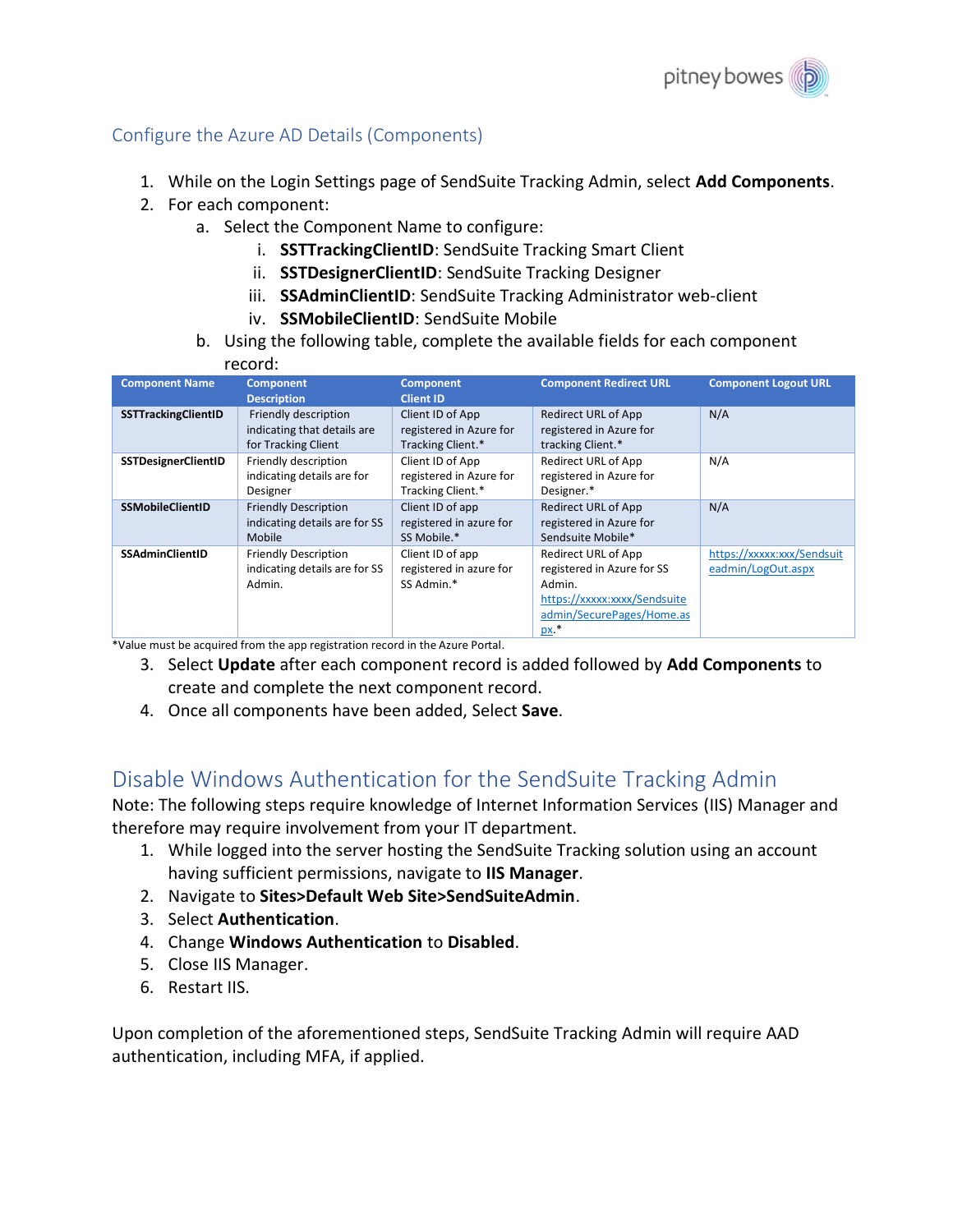

### <span id="page-6-0"></span>User Mapping: Azure-to-SendSuite Tracking

This section explains how users in Azure are mapped to users in SendSuite Tracking.

- Users in Azure AD are mapped to users in SendSuite Tracking by 2 fields:
	- o Preferred\_username
	- o ObjectIdentifier
- A new column AZUREUSERIDENTIFIER has been added to the Users table. The column is represented in the **SendSuite Admin>Support>Users** UI by way of a new field in a user's record labeled 'AAD Unique Identifier'. All users must have a value entered for this field in their record (see the following table).
	- o **Preferred\_username**: Requires that the 'AAD Unique Identifier' field contains the user's email address.
	- o **ObjectIdentifier**: Requires that the 'AAD Unique Identifier' field contains the user's unique GUID value from Azure AD.

| <b>Setting Applied in</b><br><b>SendSuite Admin</b> | Value be present in 'AAD unique Identifier' Field |
|-----------------------------------------------------|---------------------------------------------------|
| Preferred username                                  | <b>Email address of Azure User</b>                |
| ObjectIdentifier                                    | GUID Object ID of User from Azure AD              |

### <span id="page-6-1"></span>Logging in to SendSuite Admin

Upon successful configuration of Azure AD authentication in SendSuite Tracking Admin, users logging in to SendSuite Admin will be required to authenticate and complete any Multi-Factor Authentication (MFA) identification checks before being granted access to the app.

### <span id="page-6-2"></span>Logging in to SendSuite Tracking Smart Client, Designer and Mobile

Note: Tracking Assistants having SendSuite Mobile installed and already paired with SendSuite Tracking will need to be un-paired then re-paired before the AAD authentication workflow will take effect.

Upon successful configuration of Azure AD authentication in SendSuite Tracking Admin, users will be required to authenticate with Microsoft before being granted access to the configured apps. The following details the typical login workflow:

- 1. Upon launching the Smart Client, Designer, or Mobile, the user will be presented the Microsoft login form.
- 2. Users will enter their AD credentials.
- 3. Upon successful authorization, the user will be granted access to the application.

Note: If enabled in AD, Multi-Factor Authentication (MFA) will not be triggered for the Smart Client, Designer, and Mobile.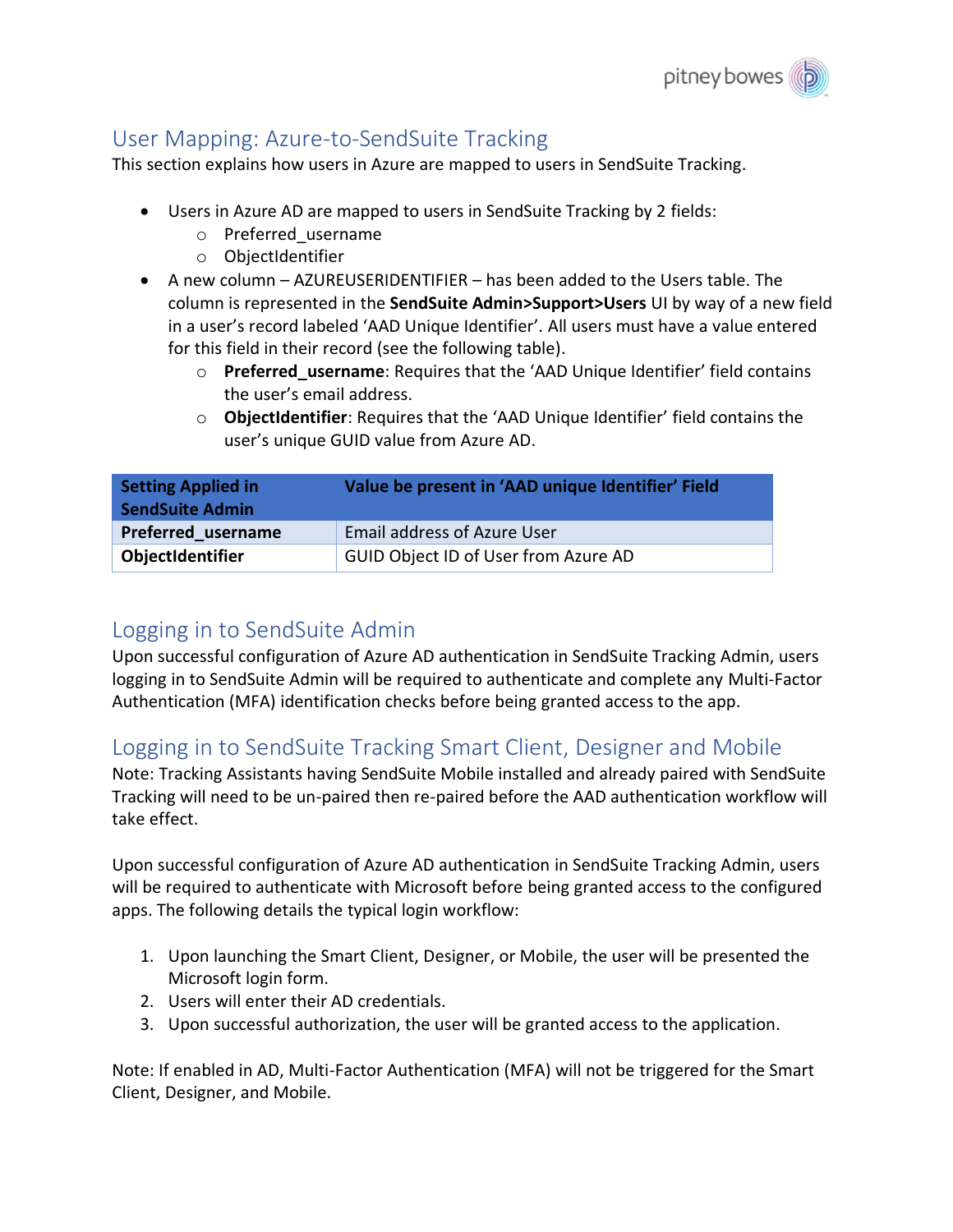

### <span id="page-7-0"></span>Azure Active Directory and SendSuite Link

AAD configuration is stored in the SendSuite Tracking database and may be retrieved using the following request:

http://<ServerName>:<port>/link/rest/mobile/azurecomponent/SSMobileClientID?apikey=<api key>

- <ServerName> = Name of the server hosting SendSuite Link.
- $\leq$  port = The port being used by SendSuite Link (default is 8080).
- <apikey> = The API Key value generated in SendSuite Admin.

## <span id="page-7-1"></span>Additional Information and Troubleshooting

- A user must already exist in the SendSuite Tracking Users table before they may be authenticated via Azure AD. It is recommended that all users have been imported with AAD-specific data prior to completing the AAD configurations.
- Service accounts are not currently supported.
- <span id="page-7-2"></span>• AAD is implemented only for authentication. A user's configuration profile, layout assignment, and other SendSuite Tracking-specific profile information will be recalled from the SendSuite Tracking database only.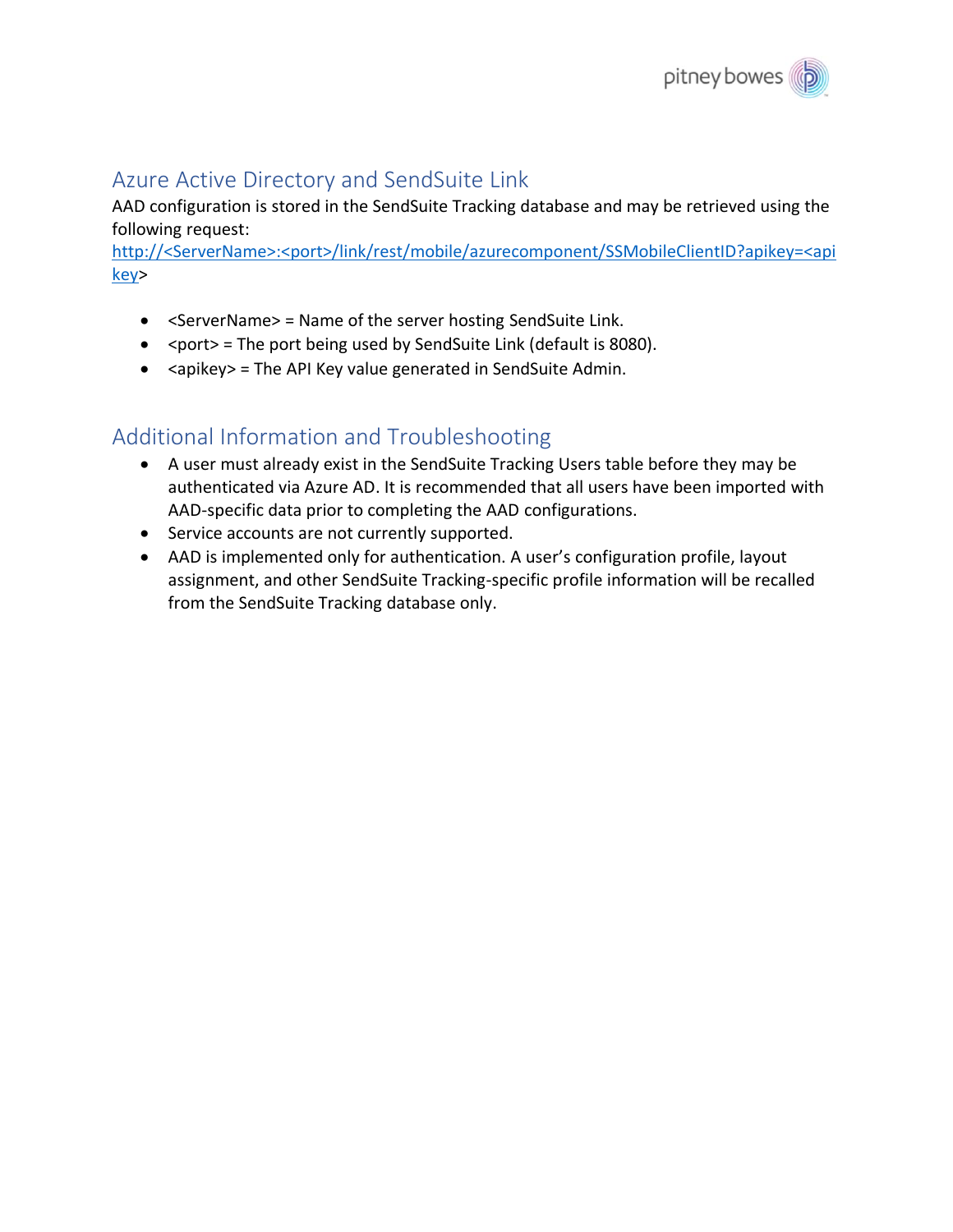### Database Changes

In support of Azure AD, the following changes have been made to the SendSuite Tracking database:

#### <span id="page-8-0"></span>New Tables

AzureRegisteredAppDetails

#### Table Schema

| <b>Column Name</b>  | Type               | <b>Description</b>            |
|---------------------|--------------------|-------------------------------|
| Compld              | [PK] nvarchar(200) | Component Id                  |
| <b>CompDesc</b>     | nvarchar(200)      | <b>Component Description</b>  |
| <b>CompClientId</b> | nvarchar(500)      | Application Id used in Azure  |
| CompRedirectURL     | nvarchar(max)      | Redirection URL used in Azure |
| CompLogoutURL       | nvarchar(max)      | Logout URL used in Azure      |
| <b>UPDDATE</b>      | datetime           | Updated date and Time         |

#### <span id="page-8-1"></span>New Stored Procedures

- ins AzureRegisteredAppDetails
- get\_AzureRegisteredAppDetails
- get AzureRegisteredAppDetailsbyID
- del\_AzureRegisteredAppDetails
- upd\_AzureRegisteredAppDetails

### <span id="page-8-2"></span>Tables Modified

• USERS

#### Table Modifications:

| <b>Column Name</b>         | Tvpe            | <b>Description</b>            |
|----------------------------|-----------------|-------------------------------|
| <b>Azureuseridentifier</b> | nvarchar (1000) | Azure unique ID for mapping   |
|                            |                 | to a SendSuite Tracking user. |

### <span id="page-8-3"></span>Stored Procedures Modified

- ins\_USERS
- get\_USERS
- get\_USERSbyID
- upd\_USERS
- <span id="page-8-4"></span>• get\_USERSbyAzureUserID